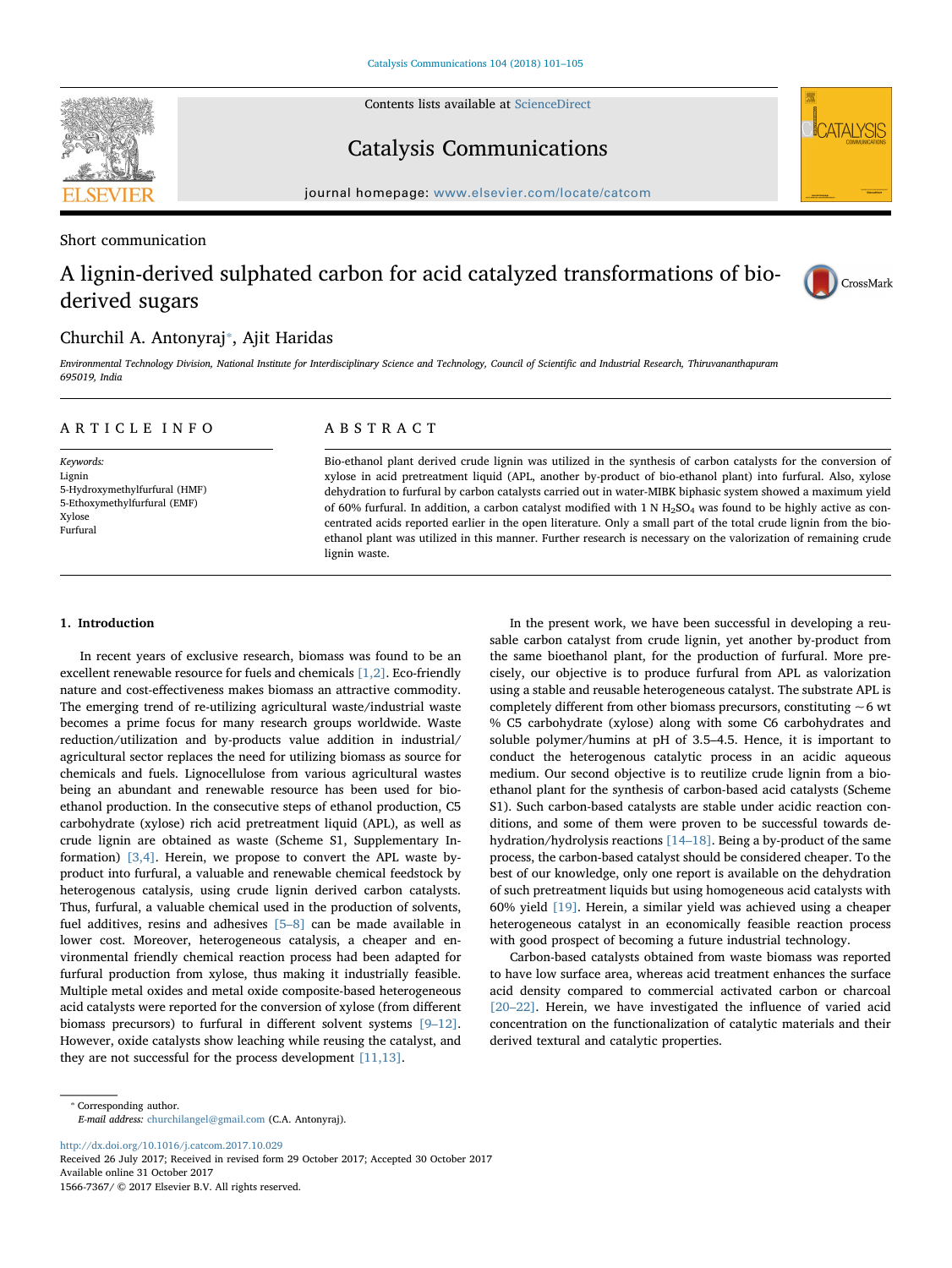#### 2. Materials and methods

Xylose (> 99%), Hydroxymethylfurfural (HMF) (> 99%) and 5- Ethoxymethylfurfural (97%) were purchased from Sigma Aldrich Chemicals, Germany. Fructose (98%), Furfural (98%), Methylisobutylketone (MIBK), Sulphuric acid and Potassium hydroxide were purchased from SD Fine Chemicals, India.

# 2.1. Analytical methods

Powder X-ray diffraction analyses (PXRD) were conducted using XEUSS SAXS/WAXS system and a Genix microsource (Xenocs) operated at 50 kV and 0.6 mA. The Cu K $\alpha$  radiation ( $\lambda = 1.54$  Å) was collimated with FOX2D mirror and two pairs of scatter less slits (Xenocs). The 2Dpatterns were recorded on a Mar345 image plate and processed using Fit2D software. All the measurements were made in the transmission mode. The data were processed using the Philips X'Pert (version 2.2e) software. Scanning electron microscopy (SEM) measurements were performed using a JEOL Series JSM-5600LV microscope equipped with EDX (Oxford Instruments). The samples were sputter-coated with gold before imaging. Images were obtained at an accelerating voltage of 20 kV. Thermo gravimetric (TG) analyses were carried out using a PerkinElmer Pyris Diamond TG/DTA, in flowing nitrogen (50 ml min−<sup>1</sup> ) and at a heating rate of 15 °C min−<sup>1</sup> . Specific surface areas (SSA,  $m^2/g$ ) and pore size distributions of the porous solid samples were measured by nitrogen adsorption at −196 °C using a sorptometer (Micromeritics, Tri Star - GEMINI). The samples were degassed at 200 °C for 4 h prior to the measurements and the data were analyzed using built-in software. The total acidity of the carbon-based catalysts was estimated using acid-base titration methods reported in the literature [\[23\]](#page-4-8); 50 mg of catalyst was added to 0.1 N NaOH solution and stirred for 10 min. This was then diluted with another 5 ml of water to which 2 drops of phenolphthalein indicator was added and titrated against 0.1 N HCl solutions.

#### 2.2. Lignin estimation (Klason method)

Oven dried (103 °C  $\pm$  2) sample (1 g) was treated with 98% H<sub>2</sub>SO<sub>4</sub> (9.4 ml) at 30 °C for 1 h. The solution was diluted to a total volume of 262 ml using distilled water. This was autoclaved at 121 °C for 1 h, filtered and dried in oven at (103 °C  $\pm$  2) and weighed; such filter cake was calcined in a furnace at 550 °C for 5 h in air. Lignin content was determined by the weight loss during calcination.

#### 2.3. Catalysts preparation

Calculated weight of crude lignin was placed in a crucible and calcined using Nabertherm – B180 horizontal flow furnace. Calcination was conducted in  $N_2$  flow (1 l/min) at 450 °C for 1 h in order to obtain lignin-derived carbon (LC). Sulphate functionality modification was introduced by taking 3 g of crushed carbon (LC) in a 250 ml round bottom flask to which 100 ml sulphuric acid solution with different concentration (36 N, 6 N, 1 N and 0.5 N) was added and then placed in an oil bath at 60 °C for 18 h with stirring. The obtained solid samples were filtered, washed with water until neutral pH and dried in an oven at 100 °C overnight. The solid carbon-based thus modified catalysts were named LC-36S, LC-6S, LC-1S and LC-0.5S, respectively. These different modified carbon catalysts were used in separate reactions to assess their performance.

#### 2.4. Catalytic reactions

#### 2.4.1. Xylose dehydration

In a 100 ml Parr reactor, 28 ml of MIBK and given amount of catalyst were added to 12 ml of 6.67 wt% xylose standard solution. Reactions were carried out using unmodified and modified carbon catalysts separately. The reactor was flushed with  $N_2$  and pressurized with  $N_2$  at 20 bar. Reaction was conducted at 175 °C (unless mentioned) at 700 rpm for 3 h. After the reaction, both aqueous and organic layers were collected and analyzed for xylose conversion and furfural yield with HPLC (Shimadzu – LC-10AD with RID 6A RI detector) using 0.008 N H<sub>2</sub>SO<sub>4</sub> buffer and Bio-Rad Aminex HPX-87H (300  $\times$  7.8 mm) column at 50 °C. The obtained results were analyzed using Autochro-3000 software. Xylose conversion and furfural yield were calculated using external standard cures constructed using the authentic samples by the following equations:

$$
Xylose conversion = (moles of xylose reacted/moles of starting xylose) *100% \eqno{(1)}
$$

Furfural yield  $=$  (moles of furfural produced/moles of starting xylose)

$$
*100\% \tag{2}
$$

Turn over number (TON) was calculated by the following equation:

 $TON =$  moles of furfural produced/moles of active site  $(H<sup>+</sup>)$  (3)

#### 2.4.2. Fructose to EMF

The 100 ml Parr reactor was loaded with 2 wt% fructose in ethanol solution along with 200 mg of catalyst. Reactor was flushed with  $N_2$ and pressurized with 20 bar  $N_2$  (operating pressure). Reaction was conducted at 150 °C for 3 h at 700 rpm. After the reaction, fructose conversion and HMF yield was calculated and analyzed with HPLC (Shimadzu – LC-10AD with RID 6A RI detector) using  $0.008$  N H<sub>2</sub>SO<sub>4</sub> buffer and Bio-Rad Aminex HPX-87H (300  $\times$  7.8 mm) column at 50 °C. The results were analyzed using Autochro-3000 software. EMF yield was analyzed using DIONEX HPLC (Ultimate 3000) and a reversedphase C18 column (150  $\times$  4.6 mm) at 30 °C. The optimized mobile phase consisted of acetonitrile and 0.1 wt% acetic acid aqueous solution with a volume ratio at 15:85. The flow rate was set at 1.0 ml/min and samples were detected at a wavelength of 280 nm. GC–MS analysis was performed for all reactions to detect and quantify levulinic acid ethylester (LEAA) and the yields were calculated using EMF standard solutions by injecting 0.1 μl of the sample into Shimadzu GC–MS-QP2010 Ultra with a Rxi-5 ms column(30 m length).

#### 3. Results and discussion

Crude lignin from a bio-ethanol plant contains 55–60 wt% of lignin and the rest constitutes of other residual biomass as calculated by the Klason method. This composition may differ depending on the kind of ligno-cellulosic source used for ethanol production. On the calcination of crude lignin performed at 450 °C, carbon catalysts (LC) with  $\sim$  40–45% yield were obtained. Acidic nature was introduced to LC after its treatment with different concentrations of sulphuric acid, namely: 0.5 N, 1 N, 6 N and 36 N.

Powder X-ray diffraction (PXRD) analyses of these carbon catalysts are given in Fig. S1 and all LC catalytic materials show unusual residual reflections at 2θ values of 25.4°, 26.5° and 31.3°, which might be due to partially decomposed biomass precursors [\[24\].](#page-4-9) On treatment with different acid concentrations, LC shows reduction in the reflections of 25.4° and 31.3°, whereas the 26.5° reflection was unaffected.

Scanning electron microscopy (SEM) [\(Fig. 1](#page-2-0)) reveals that fibrous morphology of the cotton stalk was partially retained even after bioethanol production followed by carbonization. LC also contains regular surface pores which might be formed due to the gas evolved during calcination. LC shows surface roughness on sulphate treatment, however, noticeable variation is not observed on different concentration of H2SO4 treatments. SEM-EDX analysis confirms the sulphur loading over the surface of these carbon catalysts ( $Fig. 1$ ); it is difficult to quantify the extent of functionalization since it is a surface analysis technique.

To study the degree of sulphonation, the total acidity of LC was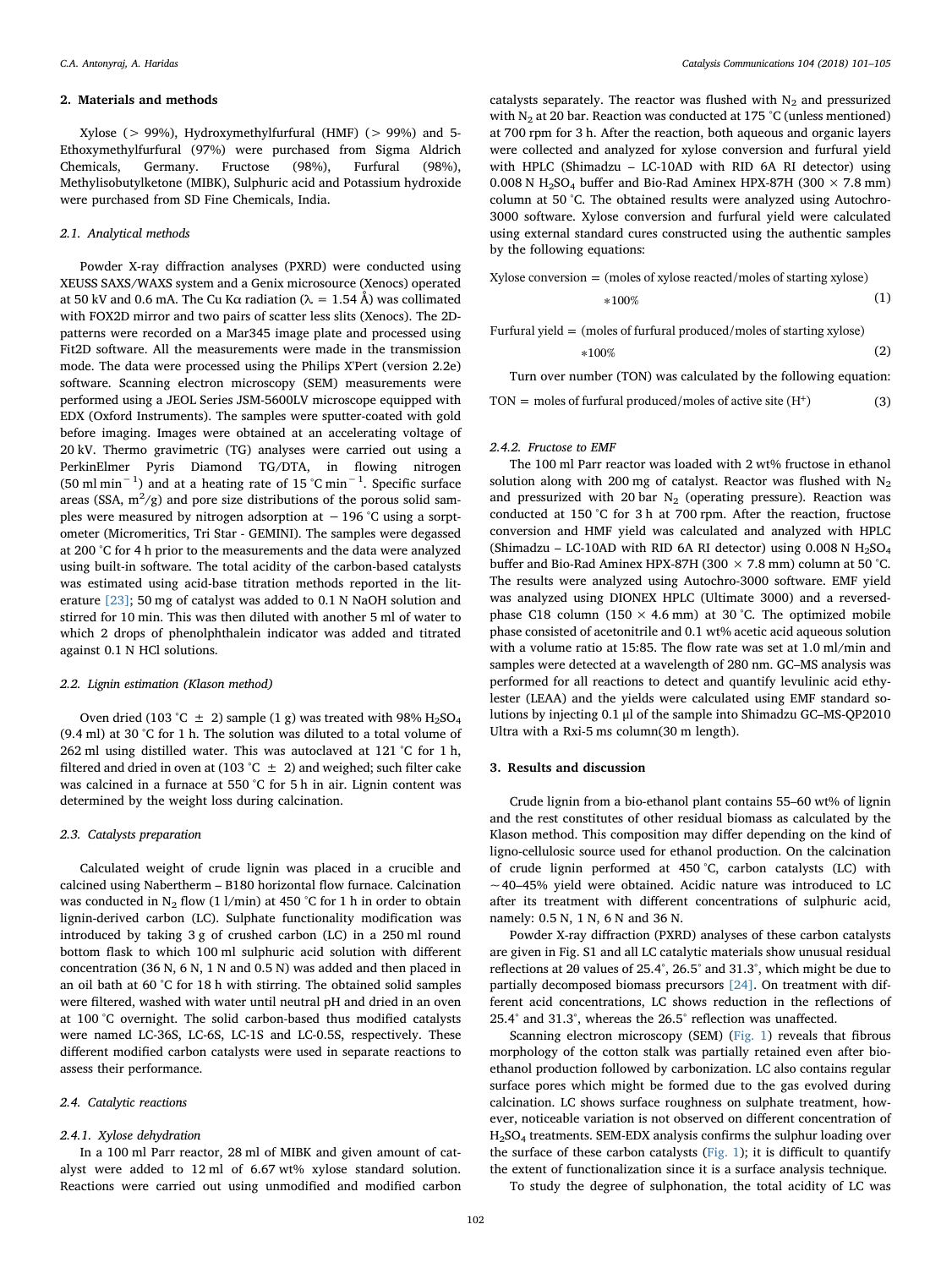<span id="page-2-0"></span>

Fig. 1. SEM analysis of synthesized carbon materials and SEM-EDX analysis of LC-36S.

#### <span id="page-2-1"></span>Table 1

Surface textural properties and catalytic performance of xylose dehydration of sulphated carbon materials[.a](#page-2-2)

| Sample no:     | Catalyst             | Acidity (MeqH $^{+}/g$ ) | BET $(m^2/g)$ | BJH pore volume $\text{cm}^3\text{/g}$ ) | Xylose conversion (%) | Furfural yield (%) | <b>TON</b>               |
|----------------|----------------------|--------------------------|---------------|------------------------------------------|-----------------------|--------------------|--------------------------|
|                | $LC-36S$             | 1.73                     | 26            | 0.0332                                   | 94.3                  | 58.8               | 9.1                      |
|                | $LC-6S$              | 1.73                     | 32            | 0.0337                                   | 96.2                  | 61.9               | 9.5                      |
| 3              | $LC-1S$              | 0.85                     | 37            | 0.0296                                   | 96.7                  | 64.8               | 20.3                     |
| $\overline{4}$ | $LC-0.5S$            | 0.55                     | 38            | 0.0395                                   | 89.8                  | 58.8               | 28.5                     |
| ь              | $LC^a$               | 0.14                     | 24            | 0.0296                                   | 96.9                  | 26.8               | 51.0                     |
| 6              | Nil                  | -                        | -             | $\equiv$                                 | 70.7                  | 27.5               | -                        |
|                | $1 N H_2SO_4 (1 ml)$ | $\overline{\phantom{m}}$ |               | -                                        | 95.0                  | 45.2               | $\overline{\phantom{a}}$ |

Conditions: Xylose 6.67 wt% solution 12 ml, MIBK 28 ml, Catalyst 200 mg, Temperature 175 °C, Pressure 20 bar, Time 3 h.

<span id="page-2-2"></span><sup>a</sup> Formic acid and levlinic acid were observed.

quantified by acid- base titration [\(Table 1\)](#page-2-1). Total acidity of the catalyst increases with increasing  $H<sub>2</sub>SO<sub>4</sub>$  concentration. For example, acid density increases from 0.55 MeqH<sup>+</sup>/g to 1.73 MeqH<sup>+</sup>/g for the 0.5 N H2SO4 and 6 N H2SO4 but no change thereafter was observed. Our carbon catalyst has a surface area of  $\sim$  25 m<sup>2</sup>/g, whereas other lignocellulosic biomass-derived carbon materials reported in the literature had surface areas  $< 20 \text{ m}^2/\text{g}$  [\[25\].](#page-4-10) This slightly higher surface area might be due to the pretreatments crude lignin had undergone during the bio-ethanol production (unique property of these materials), which can have a positive impact on the catalytic activity. TG-DTA analysis of the samples showed that the thermal stability of the carbon materials slightly increases on acid treatments (Fig. S2).

Xylose reactant solution (6.67 wt%) was made by dissolving 8 g of Xylose in 120 ml of water and used as standard in all reactions

conducted in a high pressure catalytic reactor under  $N_2$  environment. The obtained catalytic results are given in [Table 1.](#page-2-1) Among the materials screened, LC-36S, LC-6S and LC-1S show similar conversions of xylose, and LC-1S has slightly higher yield of furfural. Xylose dehydration to furfural along with by-product humins/soluble polymer might be the reason for lesser furfural yield [\[26\].](#page-4-11) Acid catalyst synthesized with very low sulphuric acid (1 N) treatment shows the highest furfural yield of  $\sim$  65%. To our knowledge, this is the first report showing higher yield using carbon treated with low concentration of sulphuric acid [\[27\]](#page-4-12). The low concentration of  $H_2SO_4$  has the advantage of easy handling during bulk production compared to the con.  $H_2SO_4$ . LC-0.5S and LC-1S show moderate turnover number (TON) of 28 and 20, respectively. Though unmodified LC catalyst shows higher TON of 51, which is not selective towards furfural, by-products, like formic acid and levulinic acid are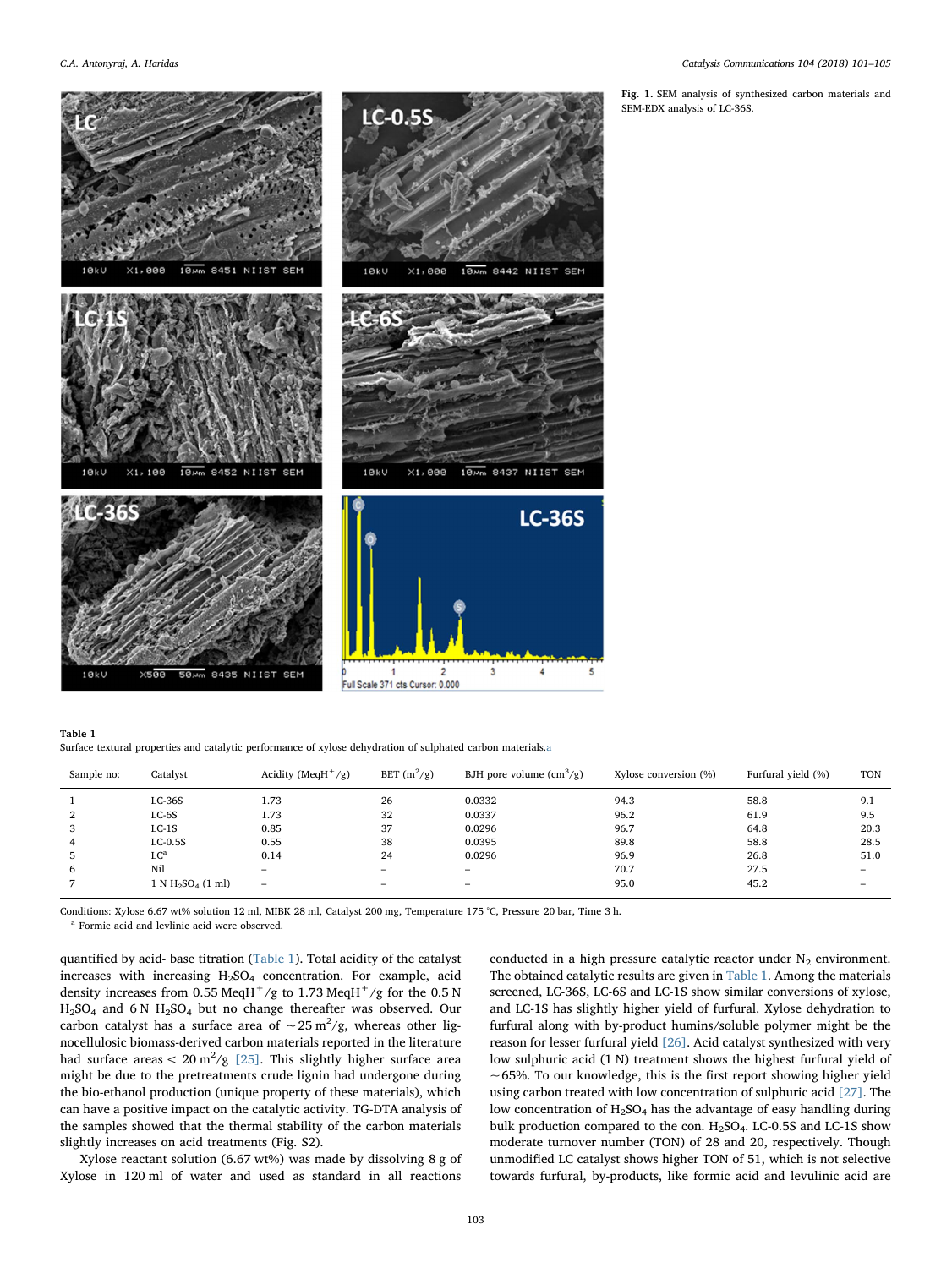<span id="page-3-0"></span>

Fig. 2. Parametric variation studies using the LC-1S catalyst. (A). Influence of temperature on xylose conversion using the LC-1S catalyst (Conditions: Xylose 6.67 wt% solution 12 ml, MIBK 28 ml, Catalyst 200 mg, Pressure 20 bar, Time 3 h) and (B) Influence of pressure on xylose conversion using the LC-1S catalyst (Conditions: Xylose 6.67 wt% solution 12 ml, MIBK 28 ml, Catalyst 200 mg, Temperature 175 °C, Time 3 h).

also formed.

LC-1S was used for further reactions owing to its high furfural yield and specificity. To find out the homogeneous reaction contribution, the reaction was conducted using  $1 \text{ N H}_2$ SO<sub>4</sub> under identical biphasic reaction conditions, like 175 °C and 20 bar pressure for 3 h reaction time ([Table 1,](#page-2-1) Sample No. 7). This yielded 95% xylose conversion with only 45% furfural yield, 25% lactic acid as degradation product, and humins, according to the HPLC profile given in Fig. S3. Thus, homogeneous reaction conditions are found to be non-selective and lead to degradation products rather than the selective formation of furfural.

In order to find out sulphur leaching from the catalyst during reaction, the reaction was conducted by taking 12 ml of water, 28 ml of MIBK and 200 mg of LC-1S catalyst without the addition of xylose (reaction was conducted at 175 °C and 20 bar pressures for 3 h). The water layer was collected and a reaction was conducted using this acid leached water without the addition of catalyst, which showed  $\sim$  70% xylose conversion with 27.5% furfural yield, which is similar to catalyst free (without catalyst) reaction (Sample No. 6 in [Table 1\)](#page-2-1).

Parametric variations were done to study the influence of various important experimental parameters on the yield of furfural [\(Fig. 2](#page-3-0)). Temperature has a strong influence on this reaction; as the temperature increases conversion of xylose and yield of furfural increase up to 175 °C but drop thereafter. This might be due to the associated byproducts humins/soluble polymers formed in this reaction, which was evidenced by the deep brown color of the product mixture. Pressure variation studies showed that the pressure has very little influence on the reaction. Even though the furfural yield obtained in the present work is slightly lower than the values reported using other heterogeneous catalysts [28–[30\],](#page-4-13) availability of a cheaper catalyst and solvent along with environment friendly synthetic methods of the catalyst makes the present catalytic process attractive.

As per the bi-phasic solvent systems, water-tetrahydrofuran and water-n-butanol were tested for the reaction of xylose to furfural along with the addition of NaCl (0.4 equivalent) under optimal reaction conditions. The furfural yield obtained was 21 and 13%, respectively. This shows that water-MIBK appears as the best solvent system under the examined reaction conditions.

The catalytic potential of LC materials was assessed in yet other reactions, namely, the direct conversion of fructose to ethoxymethylfurfural (EMF) in ethanol solvent, where the obtained results are given in [Table 2.](#page-3-1) With increasing acid concentration (LC-0.5S to LC-36S), the EMF yield largely increases from 4.1% to 64.1%, which confirms the linear relationship of EMF formation with the concentration of acid used for catalyst's modification. This affirms that fructose dehydration reaction requires higher concentration of acidic sites on the catalyst surface than that for xylose dehydration. Furthermore, the LC-0.5S catalyst shows 71.3% fructose conversion with 24.3 and 4.1% HMF and EMF yields respectively. This is the first report which shows the large catalytic activity of carbon materials modified with a low concentration of acid. These results can be compared to recent reports

<span id="page-3-1"></span>

| Table 2                                                                              |  |  |
|--------------------------------------------------------------------------------------|--|--|
| Fructose dehydration in ethanol over different sulphated carbon catalytic materials. |  |  |

| Sample no: <sup>a</sup>  | Catalyst                                    | Fructose<br>conversion<br>(%) | <b>HMF</b><br>vield<br>(%) | LAEE.<br>vield<br>(%)           | <b>EMF</b><br>vield<br>(%)  | Overall<br>carbon<br>yield (%)   |
|--------------------------|---------------------------------------------|-------------------------------|----------------------------|---------------------------------|-----------------------------|----------------------------------|
| $\overline{2}$<br>3<br>4 | $LC-36S$<br>$LC-6S$<br>$LC-1S$<br>$LC-0.5S$ | 100<br>100<br>93.7<br>71.3    | 0<br>9.5<br>26.6<br>24.3   | 21.7<br>10.2<br>2.5<br>$\Omega$ | 64.1<br>58.5<br>39.5<br>4.1 | 85.8%<br>78.2%<br>74.9%<br>57.1% |
|                          |                                             |                               |                            |                                 |                             |                                  |

<span id="page-3-3"></span><sup>a</sup> Conditions: Fructose 800 mg, Ethanol 40 ml, Catalyst 200 mg, Temperature 150 °C, Pressure 20 bar, Time 3 h.

for the synthesis of EMF from fructose using heteropoly acid supported K10, aluminium exchanged K10 clay and MCM-41 supported phosphotungstic acid catalysts [31–[33\]](#page-4-14). Our present study also provides information on the potential reuse of LC catalyst towards the production of EMF from fructose. It was found that after 3 cycles of LC-36S catalyst use, the fructose conversion marginally decreased (from 100 to 98.5%), whereas the EMF yield dropped from 64.1 to 42.5%, while HMF yield increased (from 0 to 15. The reaction conditions used were exactly the same as those reported in [Table 2.](#page-3-1)

For the reuse of catalyst immediately after xylose dehydration reaction, the catalyst was filtered, washed with acetone and dried in an oven at 70 °C. The catalyst was active up to 3 cycles with very small change in the conversion/selectivity but its performance declined thereafter [\(Fig. 3](#page-3-2)). The loss in activity of the catalyst during the 4th continuous cycle might be due to the leaching of the acidic sites during reaction. To confirm this hypothesis, the total acidity of the spent catalysts was measured and given in Table S1. The results reported clearly indicate that the decline in activity was due to the loss of acidic sites during reaction. To retain the activity, the catalyst was regenerated by

<span id="page-3-2"></span>

Fig. 3. Recyclability of the LC-1S catalyst.